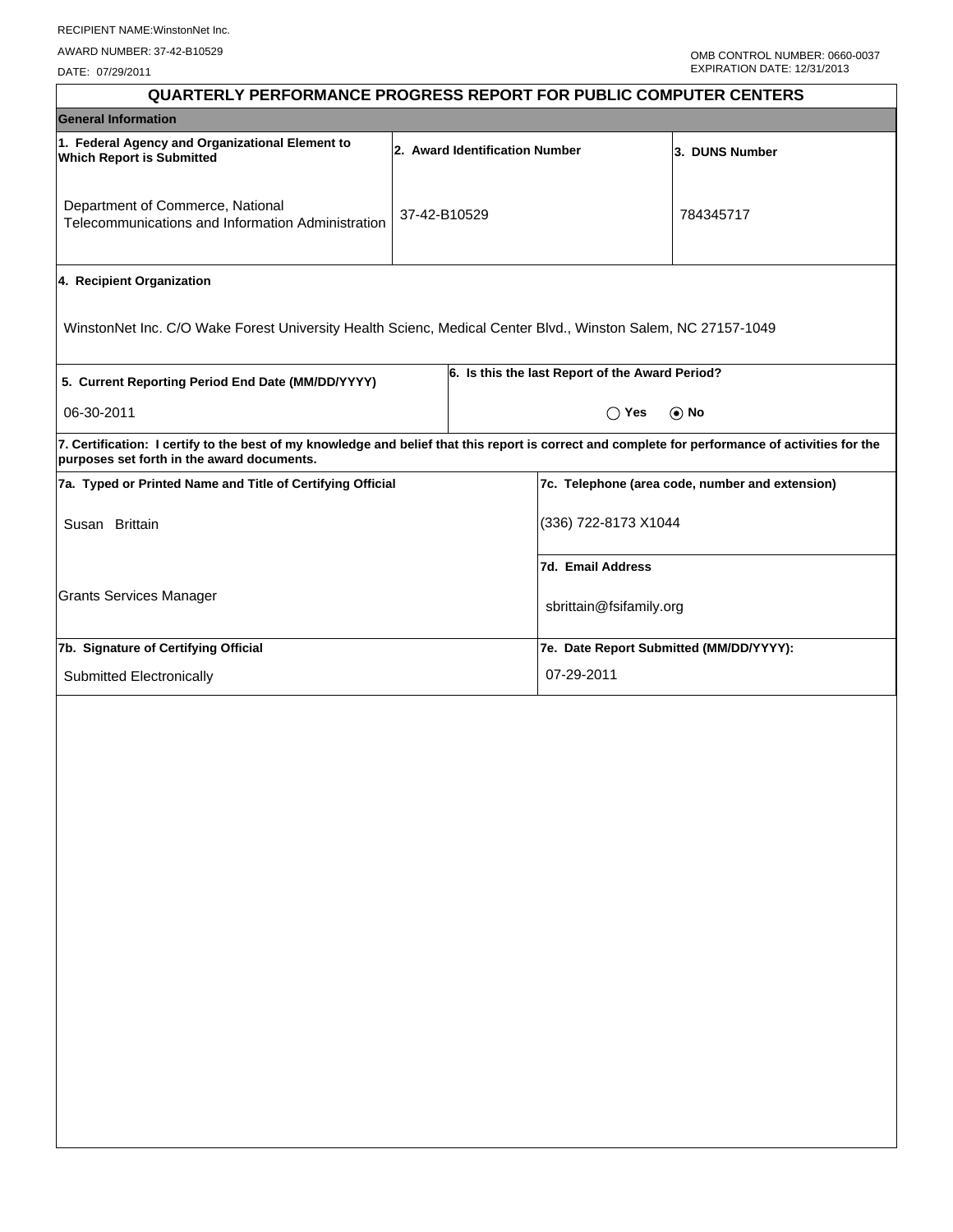AWARD NUMBER: 37-42-B10529

DATE: 07/29/2011

**Project Indicators (This Quarter)**

**1. Please describe significant project accomplishments completed during this quarter (600 words or less).**

WinstonNet has completed the upgrade of 14 public computer center labs and has opened two new labs.

**2. Please provide the percent complete for the following key milestones in your project. Write "0" in the Percent Complete column and "N/ A" in the Narrative column if your project does not include this activity. If you provided additional milestones in your baseline report, please insert them at the bottom of the table. Figures should be reported cumulatively from award inception to the end of the most recent reporting quarter. Please provide a narrative description if the percent complete is different from the target provided in your baseline plan (300 words or less).**

|       | <b>Milestone</b>                         | Percent<br>Complete | Narrative (describe your reasons for any variance from the baseline<br>plan or any other relevant information) |
|-------|------------------------------------------|---------------------|----------------------------------------------------------------------------------------------------------------|
|       | 2.a. Overall Project                     | 42                  | N/A                                                                                                            |
| 2.b.  | <b>Equipment / Supply Purchases</b>      |                     | Progress reported in Question 4 below                                                                          |
|       | 2.c. Public Computer Centers Established |                     | Progress reported in Question 4 below                                                                          |
|       | 2.d. Public Computer Centers Improved    |                     | Progress reported in Question 4 below                                                                          |
| 2.e.  | <b>New Workstations Installed</b>        |                     | Progress reported in Question 4 below                                                                          |
| 2.f.  | <b>Existing Workstations Upgraded</b>    |                     | Progress reported in Question 4 below                                                                          |
| 2.q.  | <b>Outreach Activities</b>               |                     | Progress reported in Question 4 below                                                                          |
|       | 2.h. Training Programs                   |                     | Progress reported in Question 4 below                                                                          |
| 2.i.1 | Other (please specify):                  |                     | Progress reported in Question 4 below                                                                          |

**3. Please describe any challenges or issues faced during this past quarter in achieving planned progress against the project milestones listed above. In particular, please identify any areas or issues where technical assistance from the BTOP program may be useful (600 words or less).**

None.

**4. Please provide actual total numbers to date or typical averages for the following key indicators, as specified in the question. Write "0" in the Total column and "N/A" in the Narrative column if your project does not include this activity. Unless otherwise indicated below, figures should be reported cumulatively from award inception to the end of the most recent reporting quarter. Please provide a narrative explanation if the total is different from the target provided in your baseline plan (300 words or less).** 

| Indicator                                                                                                                  | Total      | Narrative (describe your reasons for any variance from the baseline<br>plan or any other relevant information)                                                                                                                                    |                                                |  |  |
|----------------------------------------------------------------------------------------------------------------------------|------------|---------------------------------------------------------------------------------------------------------------------------------------------------------------------------------------------------------------------------------------------------|------------------------------------------------|--|--|
| 4.a. New workstations installed and available<br>to the public                                                             | 177<br>N/A |                                                                                                                                                                                                                                                   |                                                |  |  |
| 4.b. Average users per week (NOT cumulative)                                                                               | 10,000     | Our Baseline Report shows 10,500 users per week. Until all of<br>our labs are upgraded and new labs are opened, a more typical<br>number of users is 10,00 per week.                                                                              |                                                |  |  |
| 4.c. Number of PCCs with upgraded broadband $2$<br>connectivity                                                            |            | Originally, we had planned to upgrade all the labs with broadband.<br>We had the opportunity to go wireless in all the labs, so we wired<br>all of the labs for wireless connectivity except for the Forsyth<br>Technical Community College labs. |                                                |  |  |
| 4.d. Number of PCCs with new broadband<br>wireless connectivity                                                            | 14         | See narrative for 4.c. above.                                                                                                                                                                                                                     |                                                |  |  |
| Number of additional hours per week<br>4.e. existing and new PCCs are open to the<br>public as a result of BTOP funds      | 0          | We expect the labs to be open more hours in the next three<br>months once everyone is up and running.                                                                                                                                             |                                                |  |  |
| 5. Training Programs. In the chart below, please describe the training programs provided at each of your BTOP-funded PCCs. |            |                                                                                                                                                                                                                                                   |                                                |  |  |
| Length of Program (per hour<br><b>Name of Training Program</b><br>basis)                                                   |            | <b>Number of Participants per</b><br>Program                                                                                                                                                                                                      | <b>Number of Training Hours per</b><br>Program |  |  |
|                                                                                                                            |            |                                                                                                                                                                                                                                                   |                                                |  |  |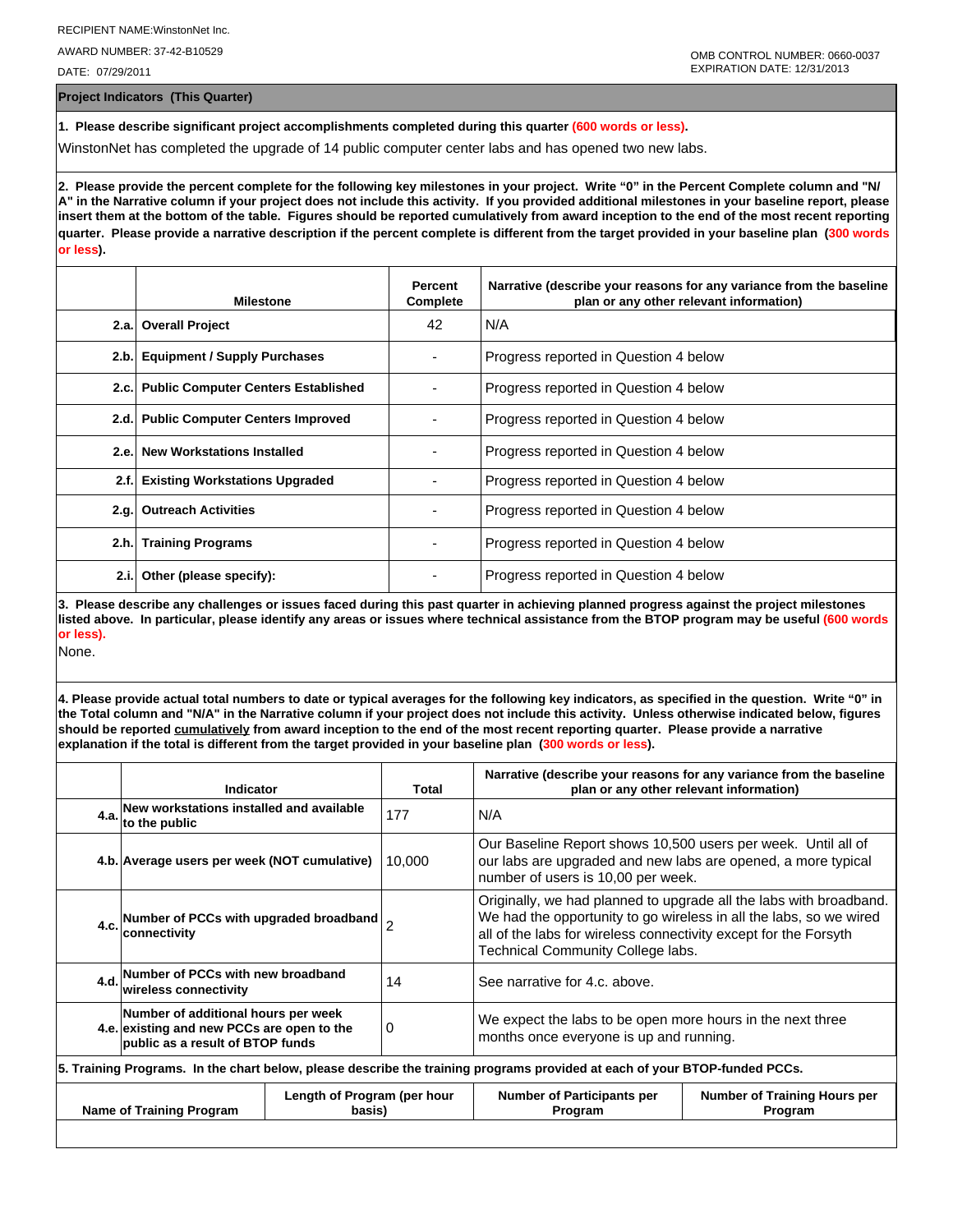RECIPIENT NAME:WinstonNet Inc.

AWARD NUMBER: 37-42-B10529 DATE: 07/29/2011

| <b>Basico Word</b>                     | 3              | 9                         | 27  |
|----------------------------------------|----------------|---------------------------|-----|
| <b>Computacion Basica</b>              | $\mathbf{3}$   | 19                        | 57  |
| Computer ABC's                         | $\mathbf{3}$   | 13                        | 39  |
| Computer ABC's                         | $\overline{2}$ | 97                        | 194 |
| <b>Computer Coach Orientation</b>      | $\overline{2}$ | $\ensuremath{\mathsf{3}}$ | 6   |
| Downloading eBooks                     | 1              | 30                        | 30  |
| Drop-In Job Seeker's Lab               | $\overline{2}$ | 227                       | 454 |
| e-Health Series                        | 1              | 8                         | 8   |
| e-Health Series                        | $\overline{2}$ | 12                        | 24  |
| <b>Email Basics</b>                    | $\overline{c}$ | 16                        | 32  |
| Excel                                  | $\mathbf{3}$   | 44                        | 132 |
| Internet Basico                        | $\overline{2}$ | 10                        | 20  |
| Intro to Genealogy Online              | $\overline{c}$ | 12                        | 24  |
| Keyboarding                            | $\mathbf{1}$   | 34                        | 34  |
| Laboratorio de Buscador del<br>Trabajo | 1              | 13                        | 13  |
| Language Learning Lab                  | $\overline{c}$ | 148                       | 296 |
| Open Computer Help Lab                 | $\overline{2}$ | 6                         | 12  |
| PowerPoint                             | 1              | $10$                      | 10  |
| PowerPoint                             | $\overline{c}$ | 22                        | 44  |
| Publisher                              | $\mathbf{3}$   | 39                        | 117 |
| Shepherd's Center Adv Beg              | $\overline{a}$ | 130                       | 260 |
| Shepherd's Center - Beginner           | $\mathbf{1}$   | 144                       | 144 |
| Shepherd's Center - Word               | $\overline{2}$ | 12                        | 24  |
| Shepherd's Center - Email              | $\overline{a}$ | 11                        | 22  |
| Shepherd's Center -<br>Spreadsheets    | $\overline{2}$ | 4                         | 8   |
| <b>Word Basics</b>                     | $\mathbf{3}$   | 4                         | 12  |
| <b>Word Basics</b>                     | $\overline{2}$ | 6                         | 12  |
| <b>Computers for Ex-Offenders</b>      | $\mathbf{3}$   | 40                        | 120 |
| Facebook Basics - Social<br>Networking | $\overline{a}$ | $\boldsymbol{9}$          | 18  |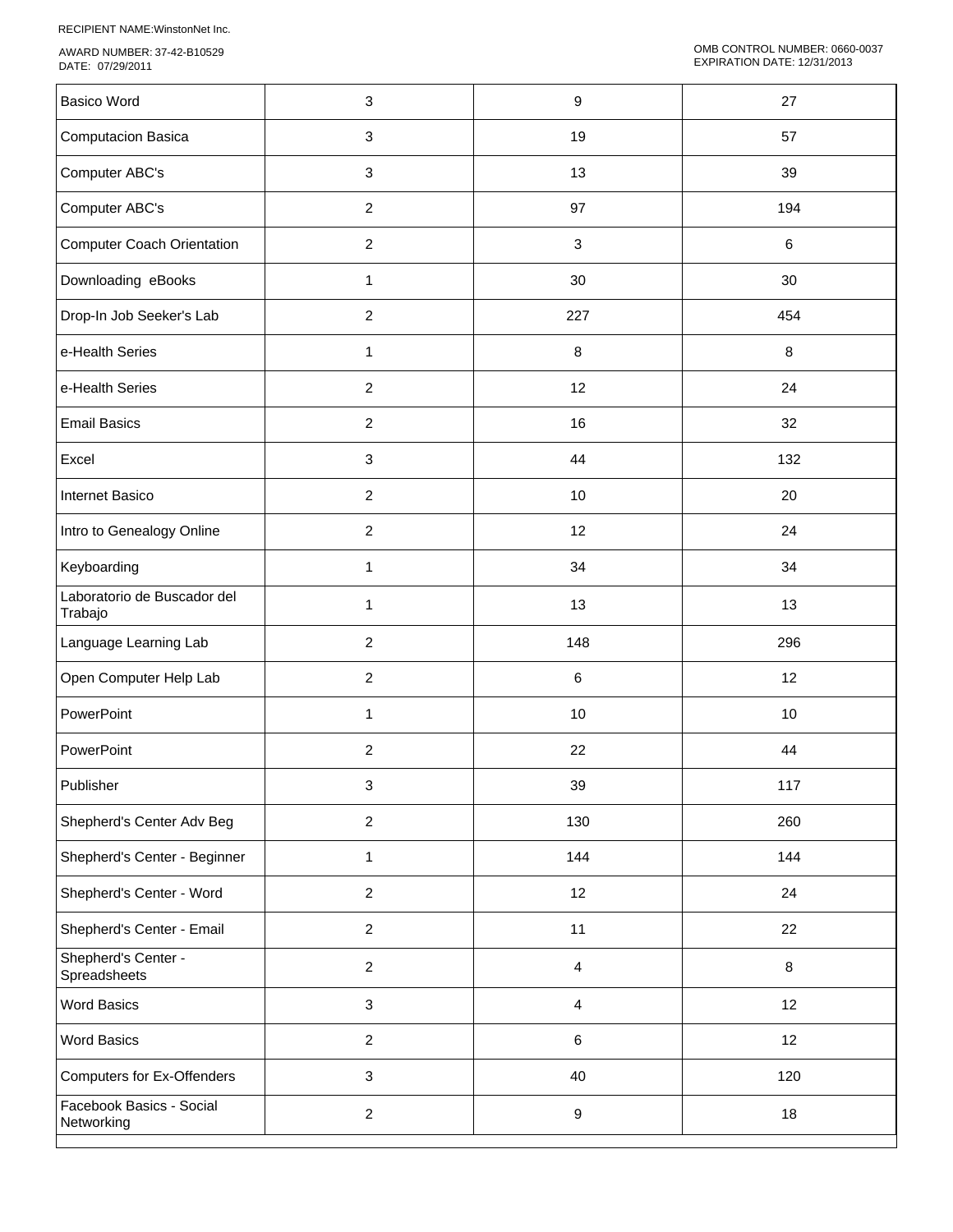RECIPIENT NAME:WinstonNet Inc.

AWARD NUMBER: 37-42-B10529 DATE: 07/29/2011

| PowerPoint                                  | 3              | 10             | 30 |
|---------------------------------------------|----------------|----------------|----|
| Quickbooks - Getting Started                | 3              | 18             | 54 |
| Shepherd's Center - Adv Beg                 | $\mathbf{1}$   | 72             | 72 |
| Shepherd's Center - Beginner                | $\overline{2}$ | 20             | 40 |
| Shepherd's Center - Excel                   | $\overline{2}$ | 8              | 16 |
| Survive and Thrive - Job<br>Seeker's Series | 1              | 1              | 1  |
| <b>Word Basics</b>                          | 1              | 32             | 32 |
| Advanced Topics in MS Excel                 | 2              | 11             | 22 |
| <b>Basico Word</b>                          | $\overline{2}$ | $\overline{2}$ | 4  |
| Excel                                       | $\overline{2}$ | 8              | 16 |
| Internet Basico                             | 3              | $\overline{2}$ | 6  |
| Internet Basics w/Email                     | $\overline{2}$ | 26             | 52 |
| Web Design                                  | $\overline{2}$ | 40             | 80 |
|                                             |                |                |    |

Add Training Program Remove Training Program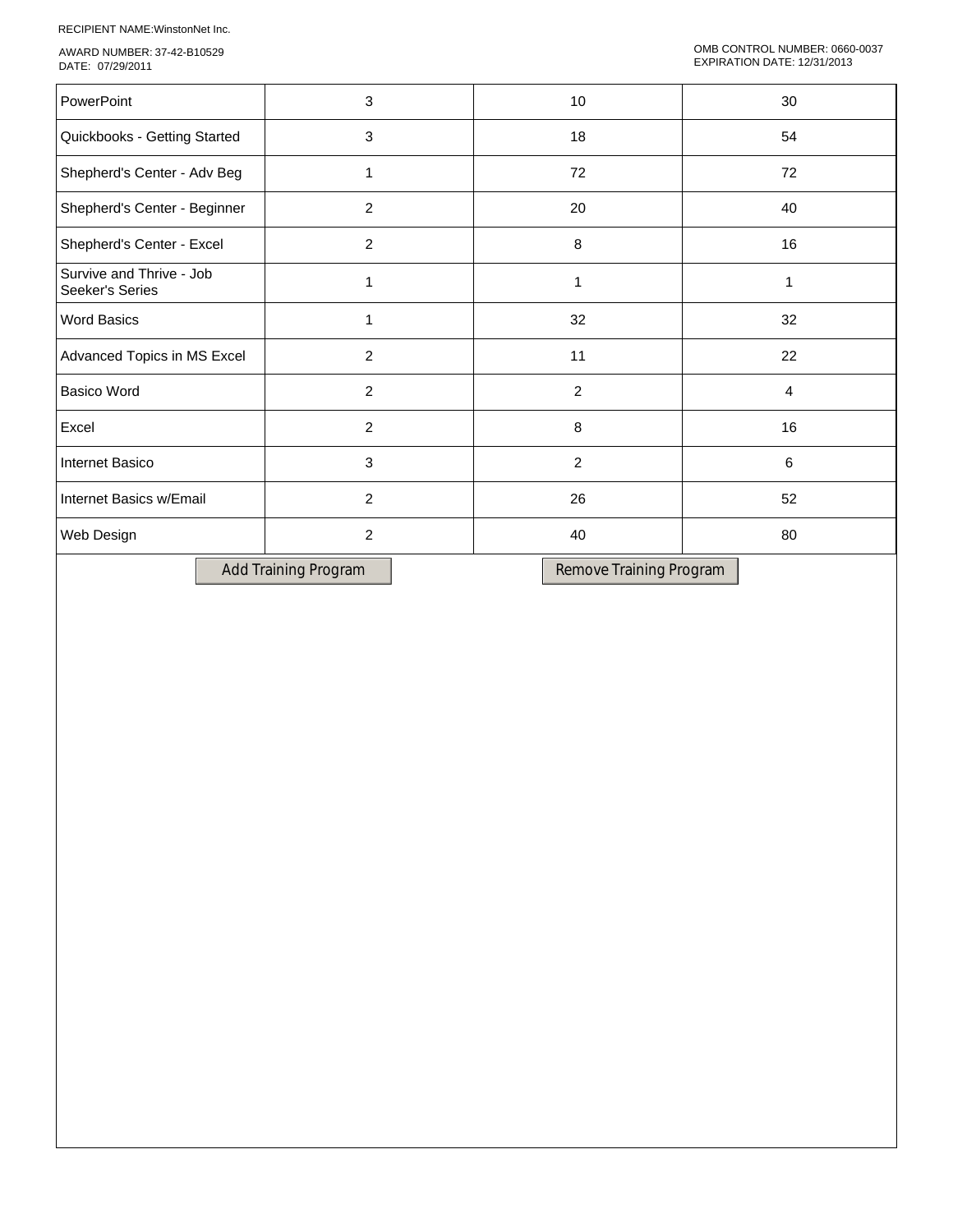AWARD NUMBER: 37-42-B10529 DATE: 07/29/2011

**Project Indicators (Next Quarter)**

**1. Please describe significant project accomplishments planned for completion during the next quarter (600 words or less).** All of the WinstonNet public computer labs will be upgraded and all new labs open by the end of the next quarter.

**2. Please provide the percent complete anticipated for the following key milestones in your project as of the end of the next quarter. Write "0" in the second column if your project does not include this activity. Figures should be reported cumulatively from award inception to the end of the next reporting quarter. Please provide a narrative description if the planned percent complete is different from the target provided in your baseline plan (300 words or less).**

|      | <b>Milestone</b>                         | <b>Planned</b><br>Percent<br>Complete | Narrative (describe reasons for any variance from baseline plan<br>or any relevant information) |
|------|------------------------------------------|---------------------------------------|-------------------------------------------------------------------------------------------------|
| 2.a. | <b>Overall Project</b>                   | 53                                    | N/A                                                                                             |
| 2.b. | <b>Equipment / Supply Purchases</b>      |                                       | Milestone Data Not Required                                                                     |
|      | 2.c. Public Computer Centers Established |                                       | Milestone Data Not Required                                                                     |
|      | 2.d. Public Computer Centers Improved    |                                       | Milestone Data Not Required                                                                     |
|      | 2.e. New Workstations Installed          |                                       | Milestone Data Not Required                                                                     |
| 2.f. | <b>Existing Workstations Upgraded</b>    |                                       | Milestone Data Not Required                                                                     |
| 2.q. | <b>Outreach Activities</b>               |                                       | Milestone Data Not Required                                                                     |
| 2.h. | <b>Training Programs</b>                 | ٠                                     | Milestone Data Not Required                                                                     |
| 2.i. | Other (please specify):                  |                                       | Milestone Data Not Required                                                                     |

**3. Please describe any challenges or issues anticipated during the next quarter that may impact planned progress against the project milestones listed above. In particular, please identify any areas or issues where technical assistance from the BTOP program may be useful (600 words or less).**

None